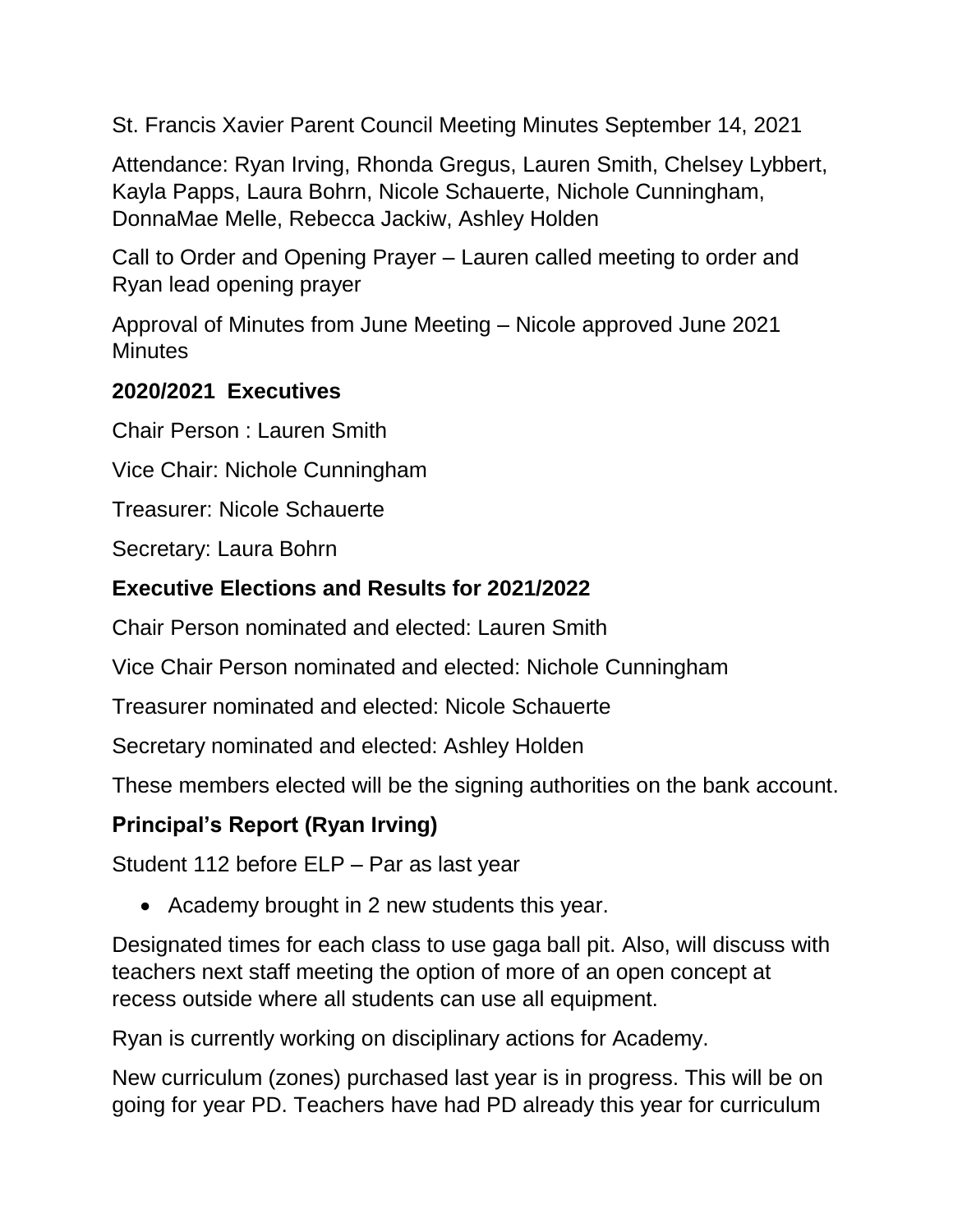and are starting to use tools daily in classrooms and around school. Ryan is positive about this.

Thank you for welcome back bbq/meet the teacher night and providing dinner.

Ryan is excited to be here at St Francis Xavier School as principal

# **Teacher's Report (Rhonda Gregus)**

Thank you for all the things bought, the camera, balls for classrooms and everything you did for us last year. Fun day was the best day. Thank you for the meet the teacher night.

# **Chair's Report (Lauren Smith)**

Good feed back from parents from meet the teacher night, great meal.

## **Treasurer's Report (Nicole Schauerte)**

Reviewed budget and upcoming expenses.

Kona donated back to school after fun day \$55.00. Reliance Insurance \$500.00 donation. Expenses in the last month include agendas, welcome back bbq, gaga ball, tether ball, chrome tablets. Upcoming expenses include world teacher day

## **Topics for Discussion:**

a) Hot Lunches – Kayla will take the lead with hot lunches. Lauren offered to help.

b) Fall fundraising - Growing Smiles – End of Oct to be Delivered in Dec. Committee to look into and move forward with Dieleman Fundraiser to take place in Sept with orders dues back after thanksgiving. Ashley will contact after decision is made to what catalogue.

c) Class lists – Parents can fill out their contact information and a copy will be sent home to families in that class. Families do not need to fill out if they choose not to. Nicole will send to Kelli the letter to be sent out.

d) Any Covid 19 updates – no new updates from district.

e) Parents Association Meeting – Sept 27,2021@ 7 pm at board office. Masking is required